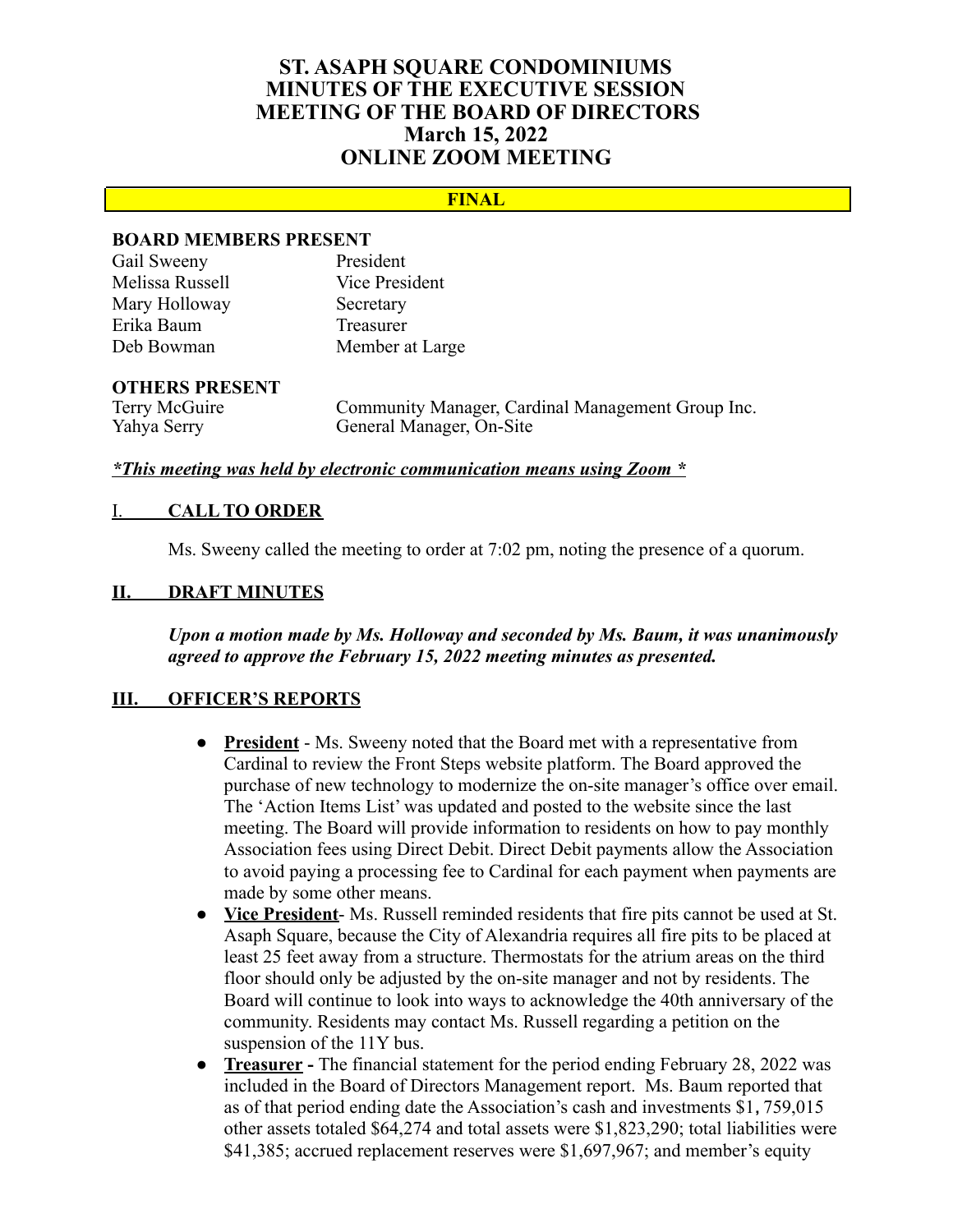St. Asaph Board Meeting March 15, 2022 Page 2

## **FINAL**

was \$59,570. Total equity was \$1,781,905. Total liabilities and equity was \$1,823,290.

## **IV. COMMITTEE REPORTS**

- **● Landscaping Committee-** Ms. Harris noted that CLS did a mediocre job cleaning the property after the winter season. The on-site manager and maintenance staff conducted pruning of plants on the property. New landscaping will be installed on April 19, 2022 and CLS will return to mulch in April.
- **● Welcome Wagon-** There is one new resident who will move into Unit 402.
- **Dinner Night Out -** Will be postponed until May when outdoor dining can occur.
- **● Pool Committee-** Ms. Russell began investigating pool app options for the upcoming season.

#### *Upon a motion made by Ms. Russell and seconded by Ms. Sweeny, it was unanimously agreed to approve the work for a pressure test conducted by American Pools for \$1,157.63.*

**● City Updates –** Chewish bagel shop will move to a location on King Street. Residents can read about flood control efforts on the City of Alexandria website, with respect to the area between Duke Street and King Street.

## **V. OPEN FORUM**

A resident thanked the Board for posting the updated 'Action Items List' to the website. They noted that on the 'Action Items List,' the item called "Landscape Issues" should be marked as completed. On the website, committees should be updated and missing meeting minutes should be posted. The resident also asked about the status of the possible pool leak, window washing, reimbursement for garage door security, and 40th anniversary planning.

A resident thanked the Board for all of their work to improve the building. They voiced concern about residents not receiving timely notice of noisy unit renovation work and that new owners should be made to understand the notification process. They also noted that Sur la Table has returned to King Street.

A resident inquired about the status of the door locks. Management noted that Baldino's has no information on where the locks are located while they are in transit. The locks were shipped on January 20, 2022.

## **VI. MANAGEMENT REPORT**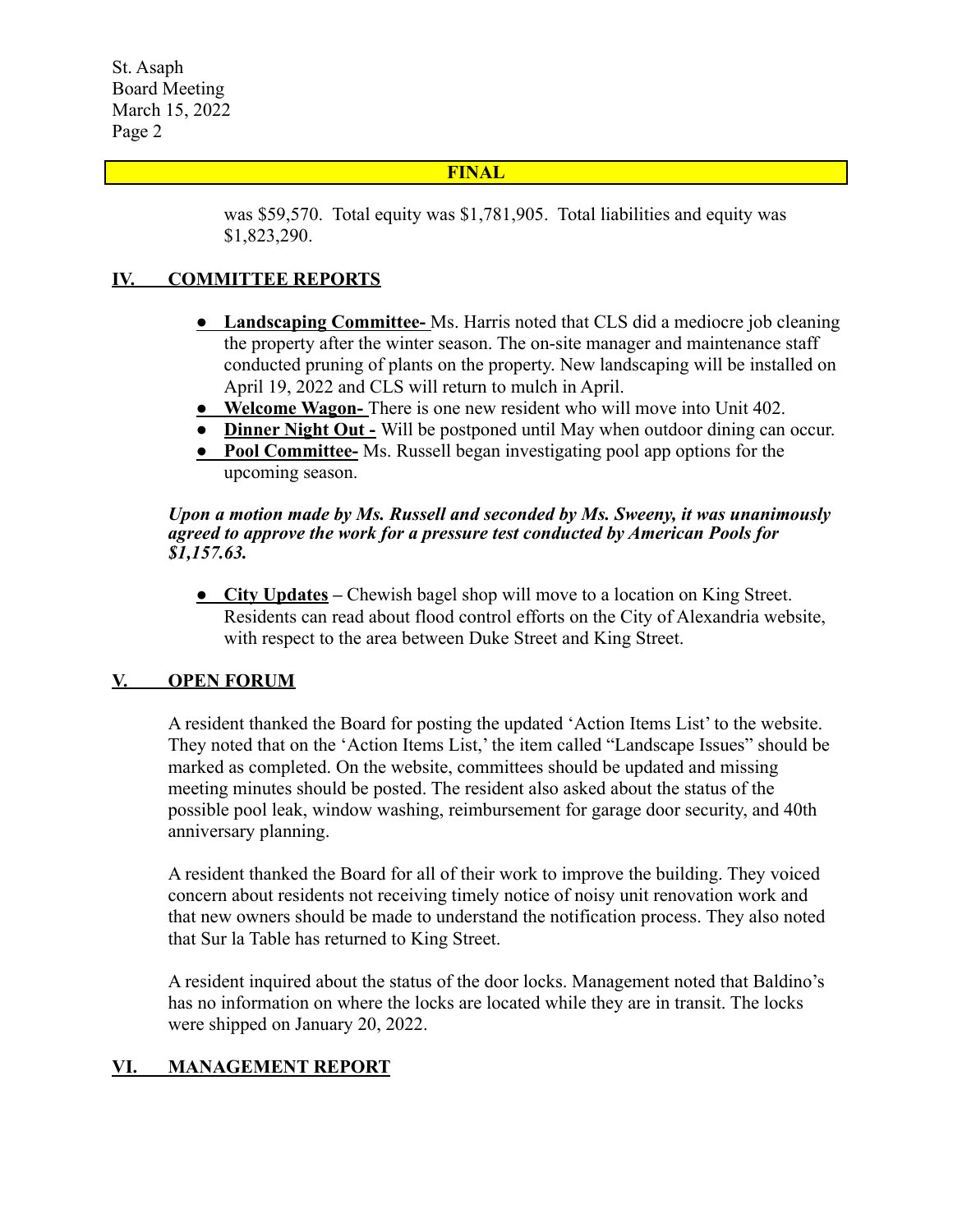St. Asaph Board Meeting March 15, 2022 Page 3

## **FINAL**

- **● Financial/Bank Statements** Management reconciled a question regarding certain charges related to the compilation of the Board Meeting package assembled by Cardinal.
- **● CD Maturing** The Board received notice of a CD maturing at Alliance Bank and Management recommended the CD be redeemed and the funds moved to Morgan Stanley.

#### *Upon a motion made by Ms. Russell and seconded by Ms. Bowman, it was unanimously agreed to approve the movement of the maturing CD funds from Alliance Bank to Morgan Stanley.*

**● Front Steps Website** - The cost for building a new community website was noted to be \$500 for initial set up and \$100 per month thereafter.

## *Upon a motion made by Ms. Sweeny and seconded by Ms. Holloway, it was agreed to approve the creation of a new website using the Front Steps platform.*

- **● Unit Files** As part of plans to digitize community documents, Management provided the Board with their personal unit files stored in the on-site management office. Cardinal will pass the Board their personal unit files that are stored at Management's office in order to review material needing to be digitized.
- **● On-Site Manager's Office** A new computer, monitor, and operating software was purchased for the on-site manager's office. Management will track down a Verizon phone line within the building that is on the Association's account.
- **● Security Proposals** Management provided proposals for Johnson Controls and Force for building security upgrades. Management will arrange presentations for the Board from each vendor.
- **● On-Site Management Report** The on-site property management report was reviewed and discussed. Key highlights discussed were replacement of the POTS phone line, landscaping, installation of a new HVAC unit in a 3rd floor atrium, Comcast contracts, brickwork, and window cleaning.

*Upon a motion made by Ms. Russell and seconded by Ms. Sweeny, it was unanimously agreed to approve the contract for Comcast internet only for the on-site manager's office (with no phone line) in the amount of \$79.99 a month for the first year, \$89.99 a month for the second year, \$119.99 a month for the third year, and then at the regular rate per month thereafter.*

*Upon a motion made by Ms. Sweeny and seconded by Ms. Baum, it was unanimously agreed to approve the contract for community window cleaning (skylights and main doors) with Clean As A Whistle in the amount of \$775.*

## VII. **NEW BUSINESS**

Ms. Sweeny raised the idea of creating a standard Request for Proposal for community vendors and contracts.